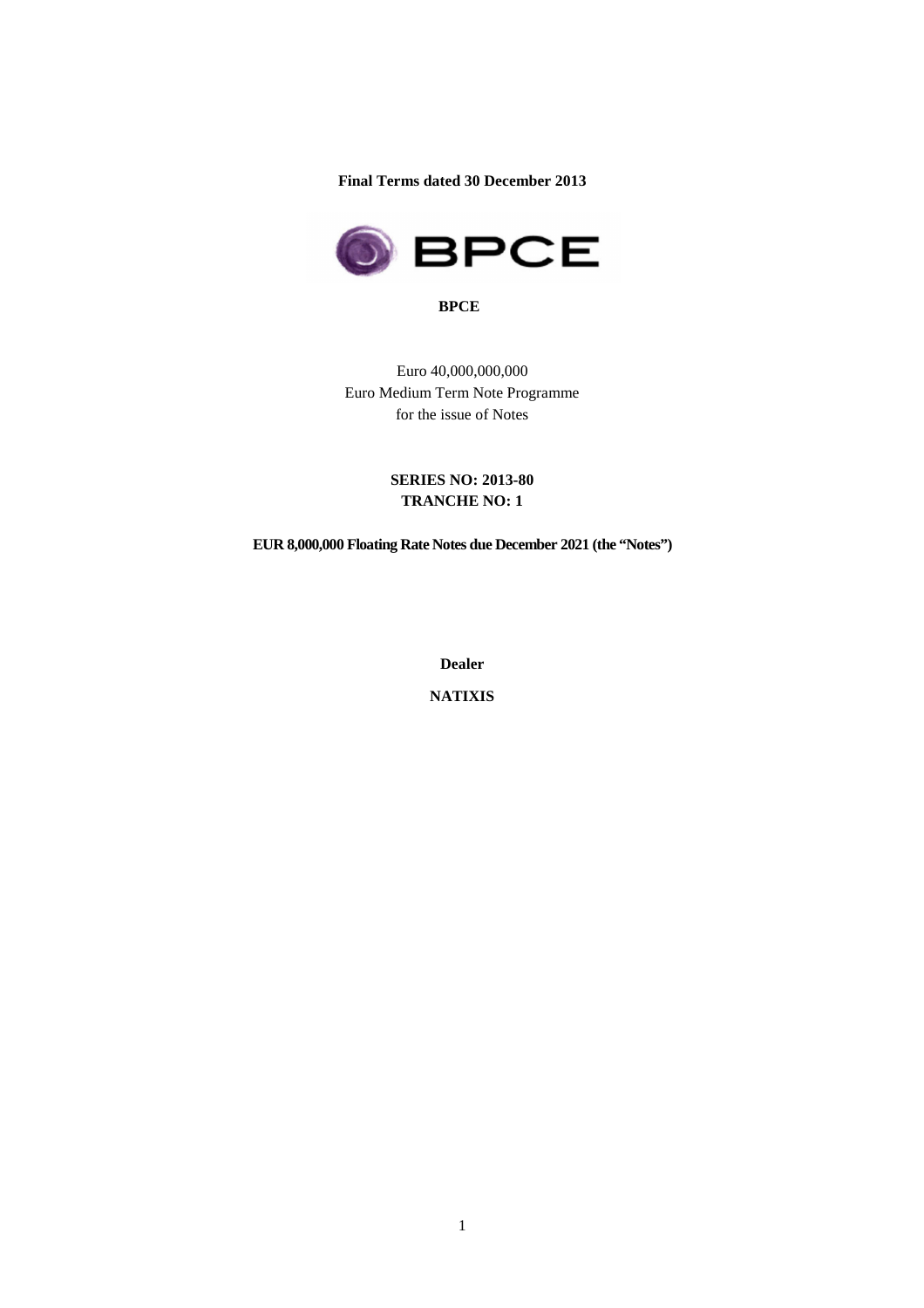#### **PART A – CONTRACTUAL TERMS**

Terms used herein shall be deemed to be defined as such for the purposes of the Conditions (the "**Conditions**") set forth in the Base Prospectus dated 22 November 2013 which received visa n°13-629 from the *Autorité des marchés financiers* (the "**AMF**") on 22 November 2013 which constitutes a base prospectus for the purposes of the Prospectus Directive (Directive 2003/71/EC) (the "**Prospectus Directive**") as amended (which includes the amendments made by Directive 2010/73/EU to the extent that such amendments have been implemented in a Member State of the European Economic Area).

This document constitutes the Final Terms of the Notes described herein for the purposes of Article 5.4 of the Prospectus Directive and must be read in conjunction with such Base Prospectus. Full information on the Issuer and the offer of the Notes is only available on the basis of the combination of these Final Terms and the Base Prospectus. The Base Prospectus is available for viewing at the office of the Fiscal Agent or each of the Paying Agents and on the website of the AMF (www.amf-france.org) and copies may be obtained from BPCE, 50 avenue Pierre Mendès-France, 75013 Paris, France.

# 1. Issuer: BPCE 2. (i) Series Number: 2013-80 (ii) Tranche Number: 1 (iii)Date on which the Notes become fungible: Not Applicable 3. Specified Currency or Currencies: Euro ("**EUR**") 4. Aggregate Nominal Amount: (i) Series: EUR 8,000,000 (ii) Tranche: EUR 8,000,000 5. Issue Price: 100.00 per cent. of the Aggregate Nominal Amount 6. Specified Denomination(s): EUR 100,000 7. (i) Issue Date: 02 January 2014 (ii) Interest Commencement Date: Issue Date 8. Interest Basis: Three (3) months Euribor + 0.85 per cent. Floating Rate (further particulars specified below) 9. Maturity Date: Interest Payment Date falling in or nearest to 20 December 2021 10. Redemption Basis: Subject to any purchase and cancellation or early redemption, the Notes will be redeemed on the Maturity Date at 100 per cent. of their nominal amount 11. Change of Interest Basis: Not Applicable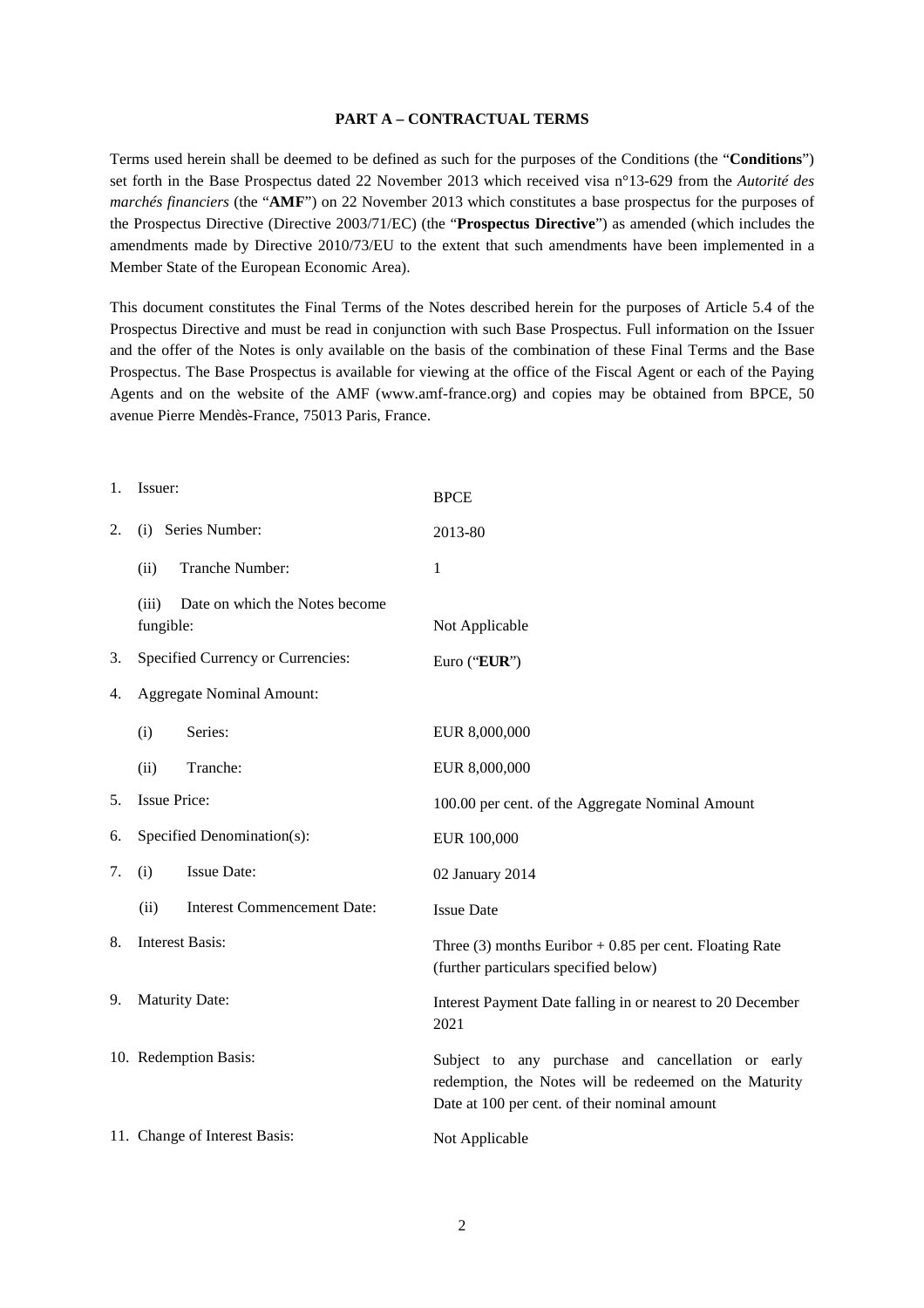|                              | 12. Put/Call Options:                                                                                                               | Not Applicable                                                                                                                                                                                                                                                                                                                                                              |  |  |
|------------------------------|-------------------------------------------------------------------------------------------------------------------------------------|-----------------------------------------------------------------------------------------------------------------------------------------------------------------------------------------------------------------------------------------------------------------------------------------------------------------------------------------------------------------------------|--|--|
| 13. (i) Status of the Notes: |                                                                                                                                     | <b>Unsubordinated Notes</b>                                                                                                                                                                                                                                                                                                                                                 |  |  |
| (ii)                         | Dates of the corporate authorisations<br>for issuance of Notes obtained:                                                            | Decision of the <i>Directoire</i> of the Issuer dated 3 June 2013<br>and decision of Mr. Roland Charbonnel, Director Group<br>Funding and Investors Relations, dated 24 December 2013                                                                                                                                                                                       |  |  |
|                              | PROVISIONS RELATING TO INTEREST (IF ANY) PAYABLE                                                                                    |                                                                                                                                                                                                                                                                                                                                                                             |  |  |
|                              | 14. Fixed Rate Note Provisions                                                                                                      | Not Applicable                                                                                                                                                                                                                                                                                                                                                              |  |  |
|                              | 15. Floating Rate Note Provisions                                                                                                   | Applicable                                                                                                                                                                                                                                                                                                                                                                  |  |  |
| (i)                          | Interest Period(s):                                                                                                                 | The period beginning on (and including) the Interest<br>Commencement Date and ending on (but excluding) the<br>First Interest Payment Date and each successive period<br>beginning on (and including) a Specified Interest Payment<br>Date and ending on (but excluding) the next succeeding<br>Specified Interest Payment Date.                                            |  |  |
|                              |                                                                                                                                     | For the avoidance of doubt, the Interest Period from (and<br>including) the Issue Date to (but excluding) 1 March 2014<br>will be short and the Interest Period from (and including) 1<br>September 2021 to (but excluding) the Maturity Date will<br>be long with no payment on the 1 December 2021 (further<br>particulars specified below in items (ii) and (ix) below). |  |  |
| (ii)                         | <b>Specified Interest Payment Dates:</b>                                                                                            | Interest payable quarterly in arrear on 1 March, 1 June, 1<br>September and 1 December in each year, subject to<br>adjustment in accordance with the Business Day<br>Convention set out in (iii) below as well as the details<br>contained in (i) above.                                                                                                                    |  |  |
| (iii)                        | First Interest Payment Date:                                                                                                        | 1 March 2014                                                                                                                                                                                                                                                                                                                                                                |  |  |
| (iv)                         | <b>Business Day Convention:</b>                                                                                                     | Modified Following Business Day Convention                                                                                                                                                                                                                                                                                                                                  |  |  |
| (v)                          | <b>Interest Period Date:</b>                                                                                                        | Not Applicable                                                                                                                                                                                                                                                                                                                                                              |  |  |
| (vi)                         | Business Centre(s):                                                                                                                 | <b>TARGET</b>                                                                                                                                                                                                                                                                                                                                                               |  |  |
|                              | (vii) Manner in which the Rate(s) of<br>Interest is/are to be determined:                                                           | <b>Screen Rate Determination</b>                                                                                                                                                                                                                                                                                                                                            |  |  |
|                              | (viii) Party responsible for calculating the<br>Rate(s) of Interest and/or Interest<br>Amount(s) (if not the Calculation<br>Agent): | Not Applicable                                                                                                                                                                                                                                                                                                                                                              |  |  |
| (ix)                         | Screen Rate Determination:                                                                                                          | Applicable                                                                                                                                                                                                                                                                                                                                                                  |  |  |
|                              | - Reference Rate:                                                                                                                   | Three (3) months Euribor                                                                                                                                                                                                                                                                                                                                                    |  |  |

For the avoidance of doubt: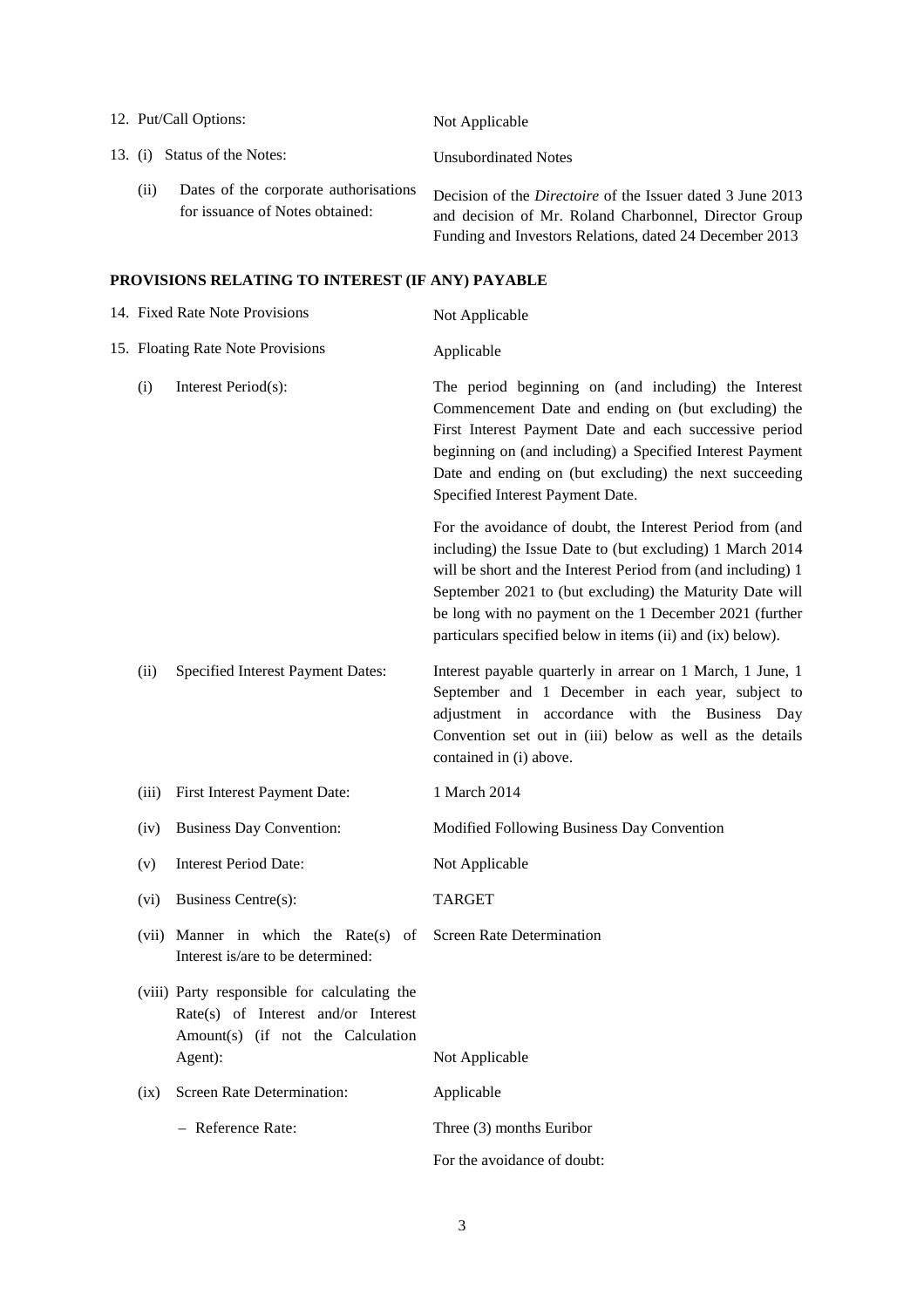|         |                                                                                    | - For the first Interest Period beginning on (and including)<br>the Issue Date and ending on (but excluding) 1 March<br><u>2014:</u><br>Interpolation between two $(2)$ months Euribor and three $(3)$<br>months Euribor           |
|---------|------------------------------------------------------------------------------------|------------------------------------------------------------------------------------------------------------------------------------------------------------------------------------------------------------------------------------|
|         |                                                                                    | - For the last Interest Period beginning on (and including)<br>the 1 September 2021 and ending on (but excluding) the<br><b>Maturity Date:</b><br>Interpolation between three $(3)$ months Euribor and six $(6)$<br>months Euribor |
|         | - Interest Determination Date:                                                     | 11:00 a.m. (Brussels Time), two (2) Business Days prior to<br>the first day of each Interest Period                                                                                                                                |
|         | - Relevant Screen Page Time:                                                       | <b>Reuters EURIBOR01</b>                                                                                                                                                                                                           |
| (x)     | FBF Determination                                                                  | Not Applicable                                                                                                                                                                                                                     |
|         | - Floating Rate:                                                                   | Not Applicable                                                                                                                                                                                                                     |
|         | - Floating Rate Determination Date<br>(Date de détermination du Taux<br>Variable): | Not Applicable                                                                                                                                                                                                                     |
| (x)     | ISDA Determination:                                                                | Not Applicable                                                                                                                                                                                                                     |
|         | - Floating Rate Option:                                                            | Not Applicable                                                                                                                                                                                                                     |
|         | - Designated Maturity:                                                             | Not Applicable                                                                                                                                                                                                                     |
|         | - Reset Date:                                                                      | Not Applicable                                                                                                                                                                                                                     |
| $(x_i)$ | $Margin(s)$ :                                                                      | $+0.85$ per cent. per annum                                                                                                                                                                                                        |
|         | (xii) Minimum Rate of Interest:                                                    | Not Applicable                                                                                                                                                                                                                     |
|         | (xiii) Maximum Rate of Interest:                                                   | Not Applicable                                                                                                                                                                                                                     |
|         | (xiv) Day Count Fraction:                                                          | Actual/360, Adjusted                                                                                                                                                                                                               |
|         | 16. Zero Coupon Note Provisions                                                    | Not Applicable                                                                                                                                                                                                                     |
|         | 17. Inflation Linked Interest Note Provisions                                      | Not Applicable                                                                                                                                                                                                                     |
|         | PROVISIONS RELATING TO REDEMPTION                                                  |                                                                                                                                                                                                                                    |
|         | 18. Call Option                                                                    | Not Applicable                                                                                                                                                                                                                     |
|         | 19. Put Option                                                                     | Not Applicable                                                                                                                                                                                                                     |
|         | 20. Final Redemption Amount of each Note                                           | EUR 100,000 per Note of EUR 100,000 Specified<br>Denomination                                                                                                                                                                      |

Inflation Linked Notes – Provisions relating to the Final Redemption Amount: Not Applicable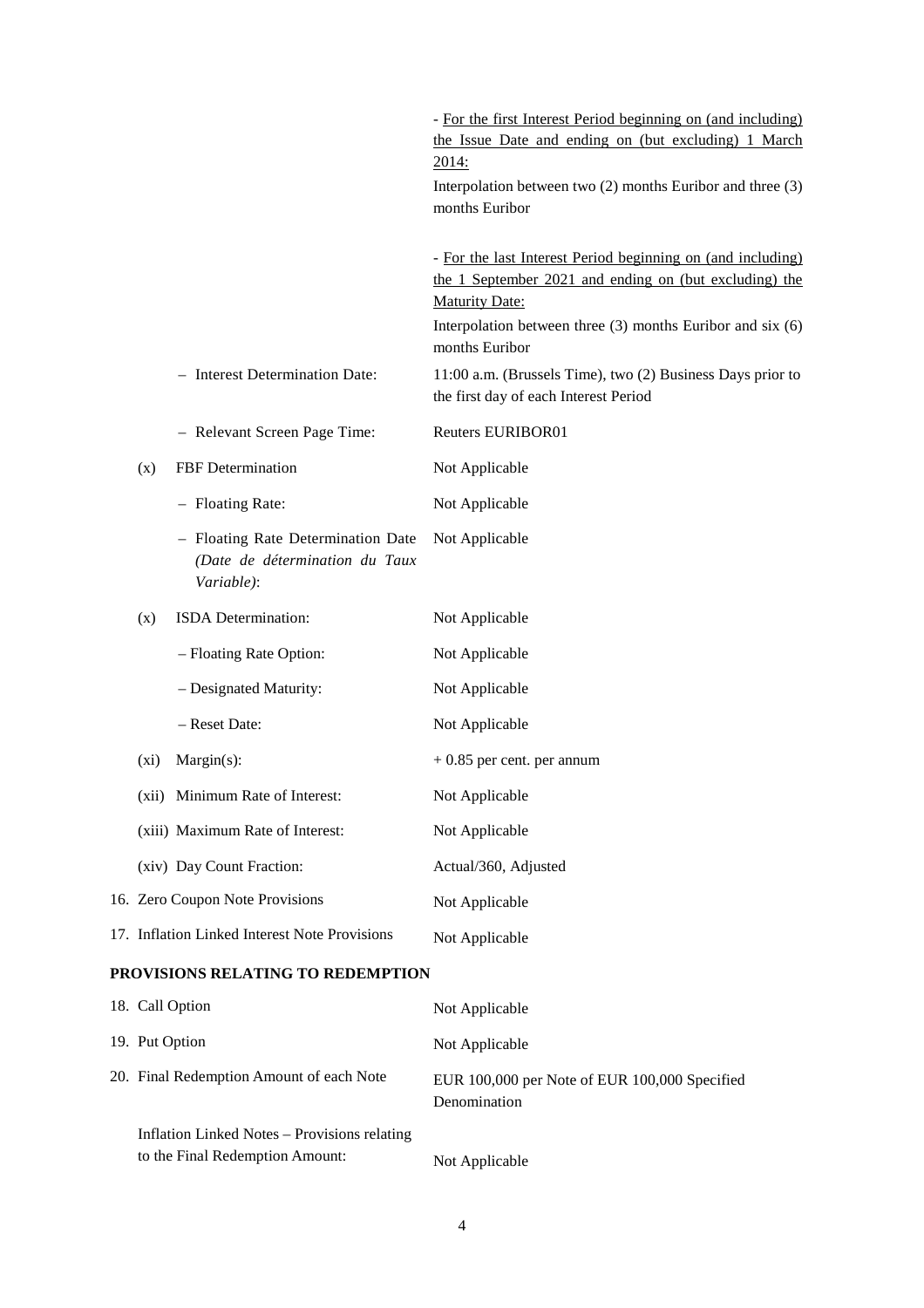# 21. Early Redemption Amount

| Early Redemption Amount(s) of each<br>(i) |       |                                                                           |                                 |
|-------------------------------------------|-------|---------------------------------------------------------------------------|---------------------------------|
|                                           |       | Note payable on redemption for                                            |                                 |
|                                           |       | taxation reasons (Condition $6(g)$ ), for                                 |                                 |
|                                           |       | illegality (Condition $6(j)$ ) or on event                                |                                 |
|                                           |       | of default (Condition 9):                                                 | As set out in the Conditions    |
|                                           | (ii)  | Redemption for taxation reasons<br>permitted on days others than Interest |                                 |
|                                           |       | Payment Dates (Condition $6(g)$ ):                                        | N <sub>0</sub>                  |
|                                           |       |                                                                           |                                 |
|                                           | (iii) | Unmatured Coupons to become void                                          |                                 |
|                                           |       | upon early redemption (Materialised                                       |                                 |
|                                           |       | Bearer Notes only) (Condition $7(f)$ ):                                   | Not Applicable                  |
|                                           |       | <b>GENERAL PROVISIONS APPLICABLE TO THE NOTES</b>                         |                                 |
|                                           |       | 22. Form of Notes:                                                        | Dematerialised Notes            |
|                                           | (i)   | Form of Dematerialised Notes:                                             | Bearer form <i>(au porteur)</i> |

| (i)        | Form of Dematerialised Notes:                                                                                               | Bearer form (au porteur)                                       |
|------------|-----------------------------------------------------------------------------------------------------------------------------|----------------------------------------------------------------|
| (ii)       | <b>Registration Agent:</b>                                                                                                  | Not Applicable                                                 |
| (iii)      | Temporary Global Certificate:                                                                                               | Not Applicable                                                 |
| (iv)       | Applicable TEFRA exemption:                                                                                                 | Not Applicable                                                 |
|            | 23. Financial Centre(s):                                                                                                    | <b>TARGET</b>                                                  |
|            | 24. Talons for future Coupons or Receipts to be<br>attached to Definitive Notes (and dates on<br>which such Talons mature): | Not Applicable                                                 |
|            | 25. Details relating to Instalment Notes: amount<br>of each instalment, date on which each<br>payment is to be made:        | Not Applicable                                                 |
| (i)        | Instalment Amount(s):                                                                                                       | Not Applicable                                                 |
|            | (ii) Instalment Date(s):                                                                                                    | Not Applicable                                                 |
|            | (iii) Minimum Instalment Amount:                                                                                            | Not Applicable                                                 |
|            | (iv) Maximum Instalment Amount:                                                                                             | Not Applicable                                                 |
|            | 26. Redenomination provisions:                                                                                              | Not Applicable                                                 |
|            | 27. Purchase in accordance with Article L.213-1<br>A and D.213-1 A of the French Code<br>monétaire et financier:            | Not Applicable                                                 |
|            | 28. Consolidation provisions:                                                                                               | Not Applicable                                                 |
| 29. Masse: |                                                                                                                             | Contractual Masse shall apply                                  |
|            |                                                                                                                             | Name and address of the Representative:<br>Mr. Sylvain THOMAZO |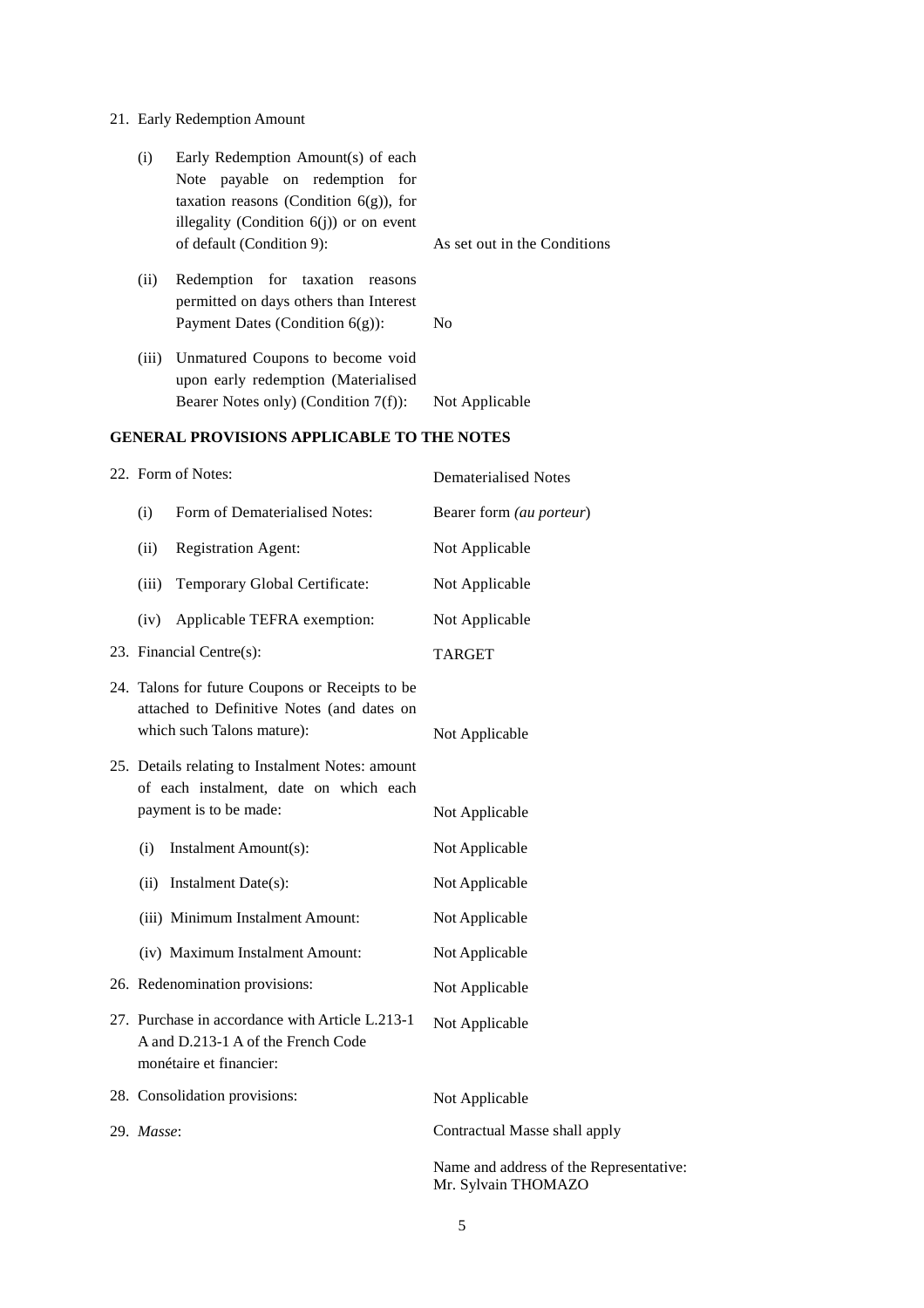78000 Versailles France Name and address of the alternate Representative: Sandrine D'HAUSSY 69 avenue Gambetta 94100 Saint Maur des Fosses France

20, rue Victor Bart

The Representative will receive a remuneration of EUR 2,000 (excluding VAT) per year

### **GENERAL**

30. The aggregate principal amount of Notes issued has been translated into Euro at the rate of  $\lbrack \cdot \rbrack$  producing a sum of: Not Applicable

#### **RESPONSIBILITY**

The Issuer accepts responsibility for the information contained in these Final Terms.

Signed on behalf of BPCE

Duly represented by: Roland Charbonnel, Director Group Funding and Investors Relations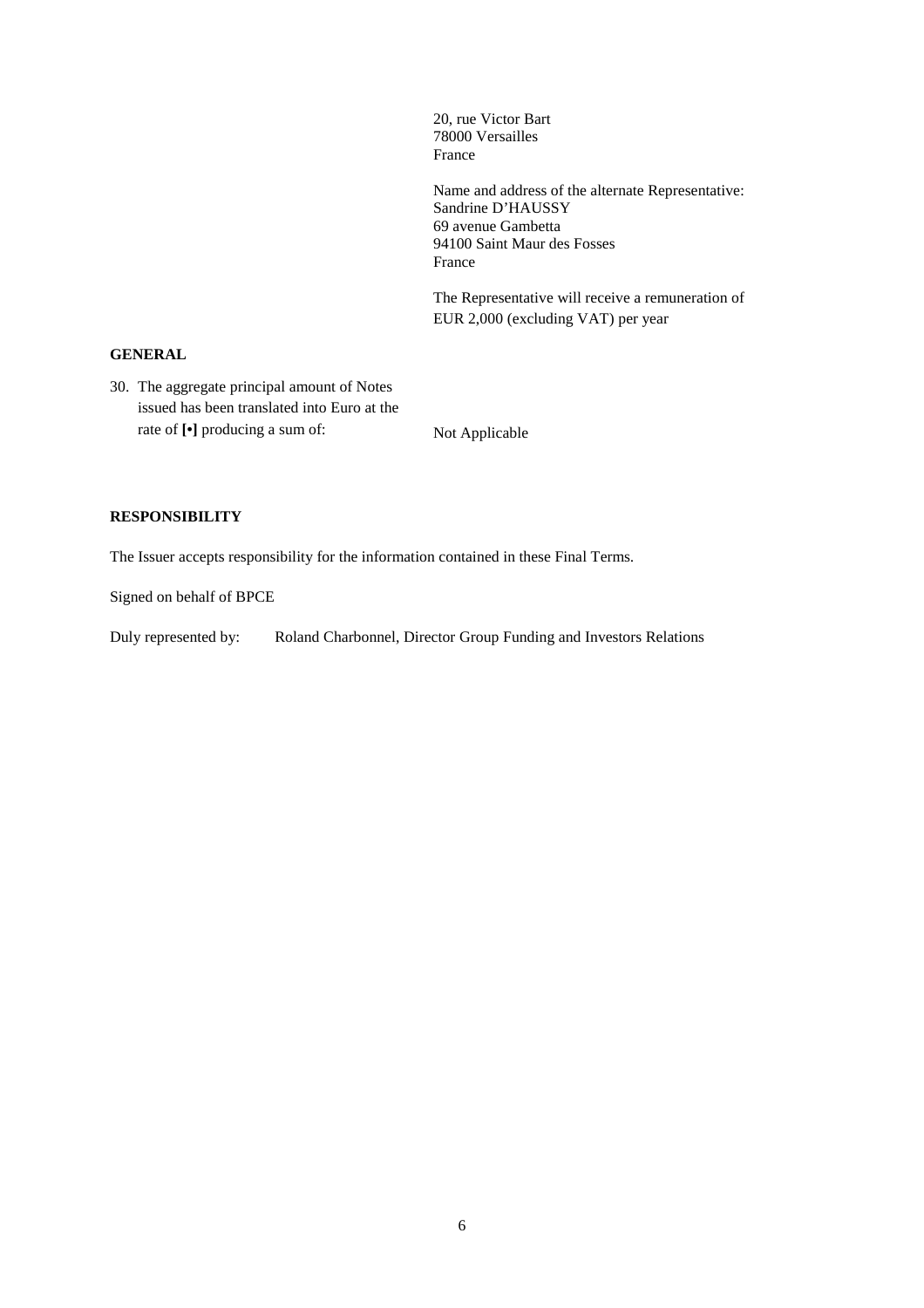#### **PART B – OTHER INFORMATION**

#### **1. LISTING AND ADMISSION TO TRADING**

to admission to trading: EUR 4,000

| (i) Listing and Admission to trading:   | Application has been made by the Issuer (or on its behalf) for   |
|-----------------------------------------|------------------------------------------------------------------|
|                                         | the Notes to be listed and admitted to trading on Euronext Paris |
|                                         | with effect from the Issue Date.                                 |
| (ii) Estimate of total expenses related |                                                                  |

#### **2. RATINGS**

Ratings: Not Applicable

# **3. NOTIFICATION**

Not Applicable

#### **4. INTERESTS OF NATURAL AND LEGAL PERSONS INVOLVED IN THE ISSUE**

Save as discussed in "Subscription and Sale", so far as the Issuer is aware, no person involved in the offer of the Notes has an interest material to the offer.

# **5. REASONS FOR THE OFFER, ESTIMATED NET PROCEEDS AND TOTAL EXPENSES\***

| (i) Reasons for the offer:   | See "Use of Proceeds" wording in Base Prospectus |
|------------------------------|--------------------------------------------------|
| (ii) Estimated net proceeds: | EUR 7.987.200                                    |

# **6. HISTORIC INTEREST RATES**

Details of historic EURIBOR rates can be obtained from Reuters Screen EURIBOR01.

# **7. OPERATIONAL INFORMATION**

| <b>ISIN</b> Code: | FR0011678341 |
|-------------------|--------------|
|-------------------|--------------|

Common Code: 101213366

Depositaries:

-

(i) Euroclear France to act as Central Depositary: Yes